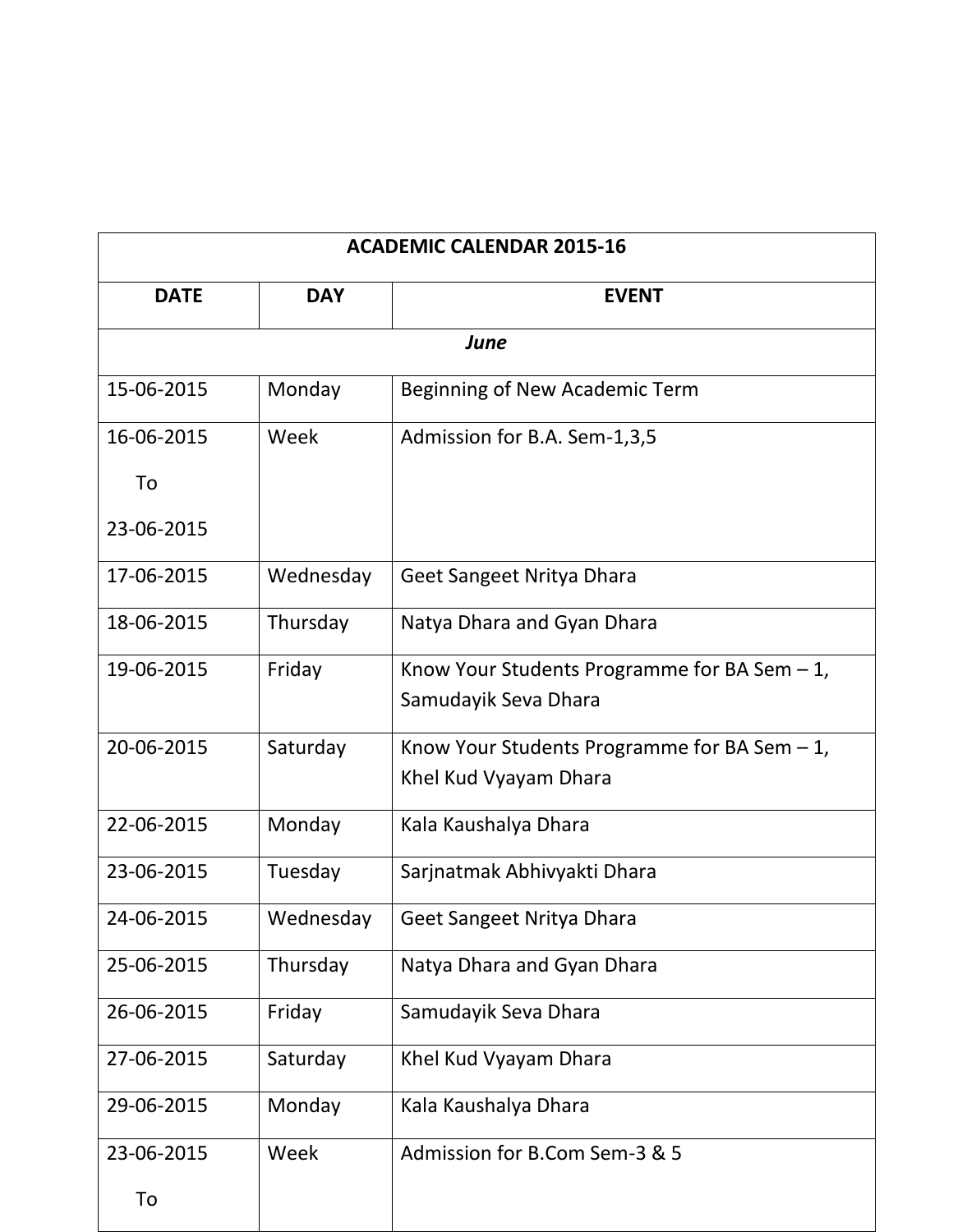| 30-06-2015 |           |                                                                                                |
|------------|-----------|------------------------------------------------------------------------------------------------|
| 30-06-2015 | Tuesday   | Sarjnatmak Abhivyakti Dhara                                                                    |
|            |           | July                                                                                           |
| 01-07-2015 | Wednesday | Orientation of BA Sem - I, Geet Sangeet Nritya<br><b>Dhara</b>                                 |
| 01-07-2015 | Week      | Celebration of Shakespeare Week, Department of                                                 |
| To         |           | English                                                                                        |
| 06-07-2015 |           |                                                                                                |
| 01-07-2015 | 3 Months  | Career in Teaching in Higher Education, UDISHA                                                 |
| To         |           |                                                                                                |
| 30-09-2015 |           |                                                                                                |
| 01-07-2015 | 3 Months  | Munimji Tally, Department of Commerce                                                          |
| To         |           |                                                                                                |
| 30-09-2015 |           |                                                                                                |
| 02-07-2015 | Thursday  | `Power Point Presentation on Syllabus Topics                                                   |
|            |           | Department of English, NatyaDhara, CR / HR<br>Meeting with principal                           |
| 03-07-2015 | Friday    | Samudayik Seva Dhara                                                                           |
| 04-07-2015 | Saturday  | Khel Kud Vyayam Dhara                                                                          |
| 06-07-2015 | Monday    | Orientation Programme for B Com Sem 1 Students<br>Department of Commerce, Kala Kaushalya Dhara |
| 07-07-2015 | Tuesday   | Sarjnatmak Abhivyakti Dhara                                                                    |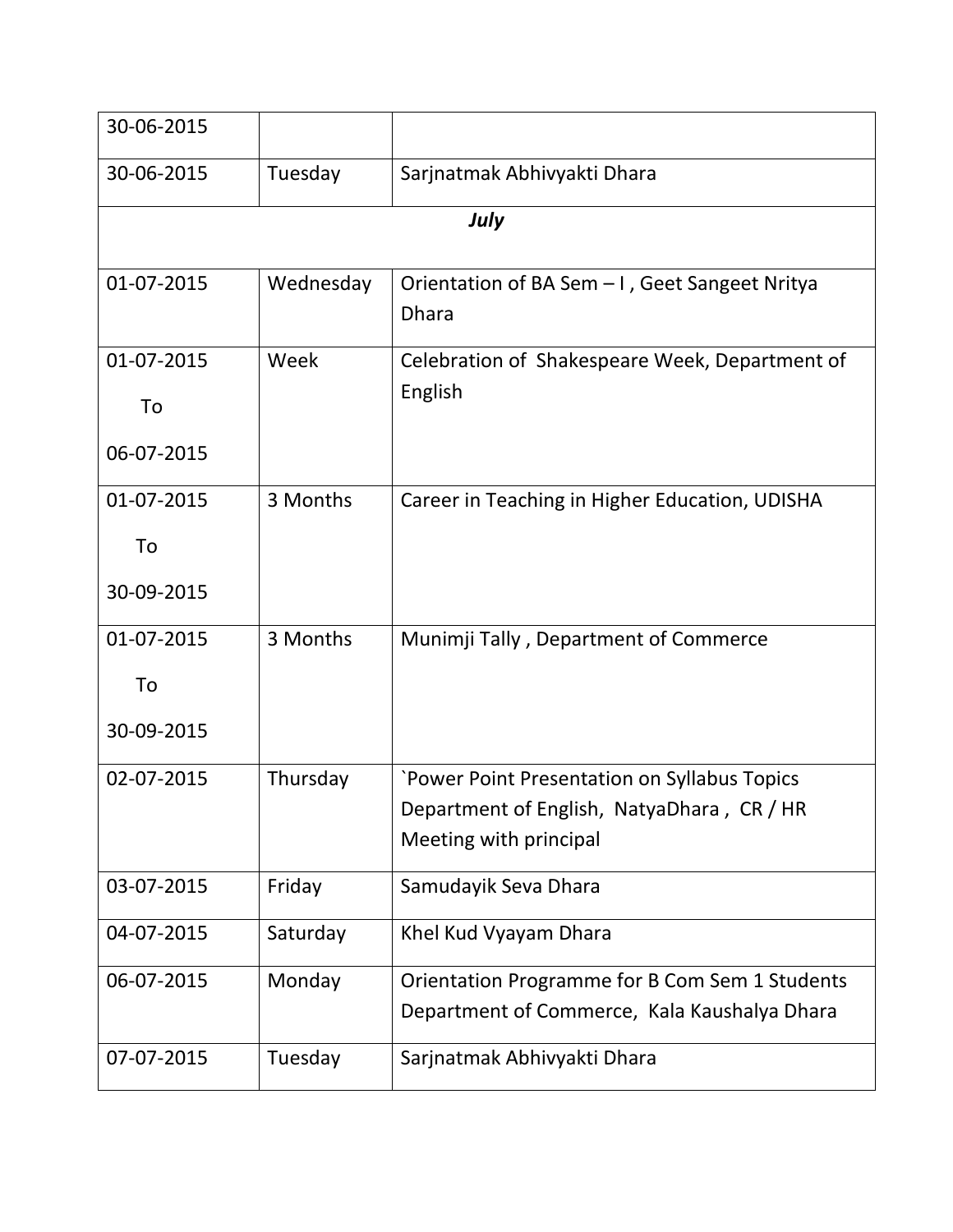| 08-07-2015 | Wednesday        | Geet Sangeet Nritya Dhara                                                |
|------------|------------------|--------------------------------------------------------------------------|
| 09-07-2015 | Thursday         | Natya Dhara and Gyan Dhara                                               |
| 10-07-2015 | Friday           | Samudayik Seva Dhara                                                     |
| 11-07-2015 | Saturday         | Parents Meeting, Khel Kud Vyayam Dhara                                   |
| 13-07-2015 | Monday           | Kala Kaushalya Dhara                                                     |
| 14-07-2015 | Tuesday          | Sarjnatmak Abhivyakti Dhara                                              |
| 15-07-2015 | Wednesday        | Newly Acquired Books Exhibition, Geet Sangeet<br>Nritya Dhara            |
| 16-07-2015 | Thursday         | Natya Dhara and Gyan Dhara                                               |
| 17-07-2016 | Friday           | Workshop for N S S Volunteers at Adalaj. Gyan                            |
| To         | To               | Dhara, Khel Kud Vyayam Dhara                                             |
| 19-07-2016 | Sunday           |                                                                          |
| 20-07-2015 | Monday           | Celebrate Shelley Day, Dept of English, Kala<br>Kaushalya Dhara          |
| 21-01-2015 | <b>Full Term</b> | <b>Jewellery Designing</b>                                               |
| To         |                  |                                                                          |
| 21-07-2015 |                  |                                                                          |
| 21-07-2015 | Tuesday          | BirthDay Celebration of Umashankar Joshi,<br>Sarjnatmak Abhivyakti Dhara |
| 22-07-2015 | Wednesday        | CR / HR Meeting with Principal                                           |
| 23-07-2015 | Thursday         | Natya Dhara and Gyan Dhara                                               |
| 24-07-2015 | Friday           | - An Interaction with the inmates of the Old Age                         |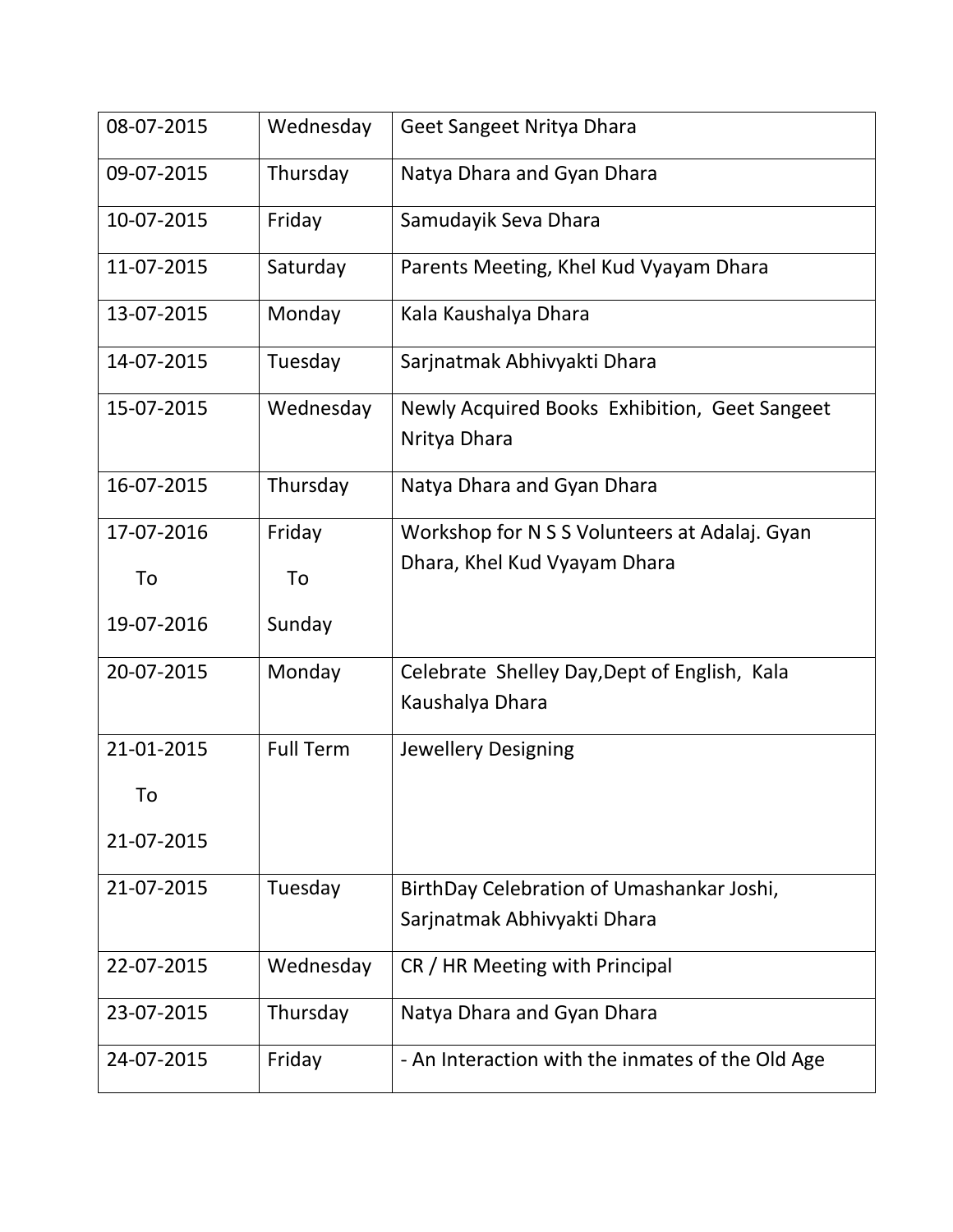|            |           | Home by<br>N S S, Samudayik Seva Dhara                                              |
|------------|-----------|-------------------------------------------------------------------------------------|
|            |           | - Campus Cleaning by N S S                                                          |
| 25-07-2015 | Saturday  | Khel Kud Vyayam Dhara                                                               |
| 27-07-2015 | Monday    | Celebration Birth Day of G.B. Shaw, Kala Kaushalya<br><b>Dhara</b>                  |
| 28-07-2015 | Tuesday   | An orientation workshop- N S S, Sarjnatmak<br>Abhivyakti Dhara                      |
| 29-07-2015 | Wednesday | CR / HR Meeting with Principal                                                      |
| 30-07-2015 | Thursday  | Natya Dhara and Gyan Dhara                                                          |
| 31-07-2015 | Friday    | Premchand and Tulsidas Jayanti, Department of<br>Hindi, Gyan Dhara                  |
| 31-07-2015 | Friday    | Antakshri, Story Telling with the inmates of the Old<br>Age Home, activities by NSS |
|            |           | <b>August</b>                                                                       |
|            |           | <b>Educational Tour (Department Hindi/Sociology)</b>                                |
| 01-08-2015 | Saturday  | Tree plantation, Khel Kud Vyayam Dhara                                              |
| 01-08-2015 | 1 Month   | Spoken English Programme, Department of English.                                    |
| To         |           |                                                                                     |
| 30-09-2015 |           |                                                                                     |
| 03-08-2015 | Monday    | Kala Kaushalya Dhara                                                                |
| 04-08-2015 | Tuesday   | Unveiling College Magazine Sannidhi, Sarjnatmak<br>Abhivyakti Dhara                 |
| 05-08-2015 | Wednesday | Guidance about NET & SLET, UDISHA, Geet                                             |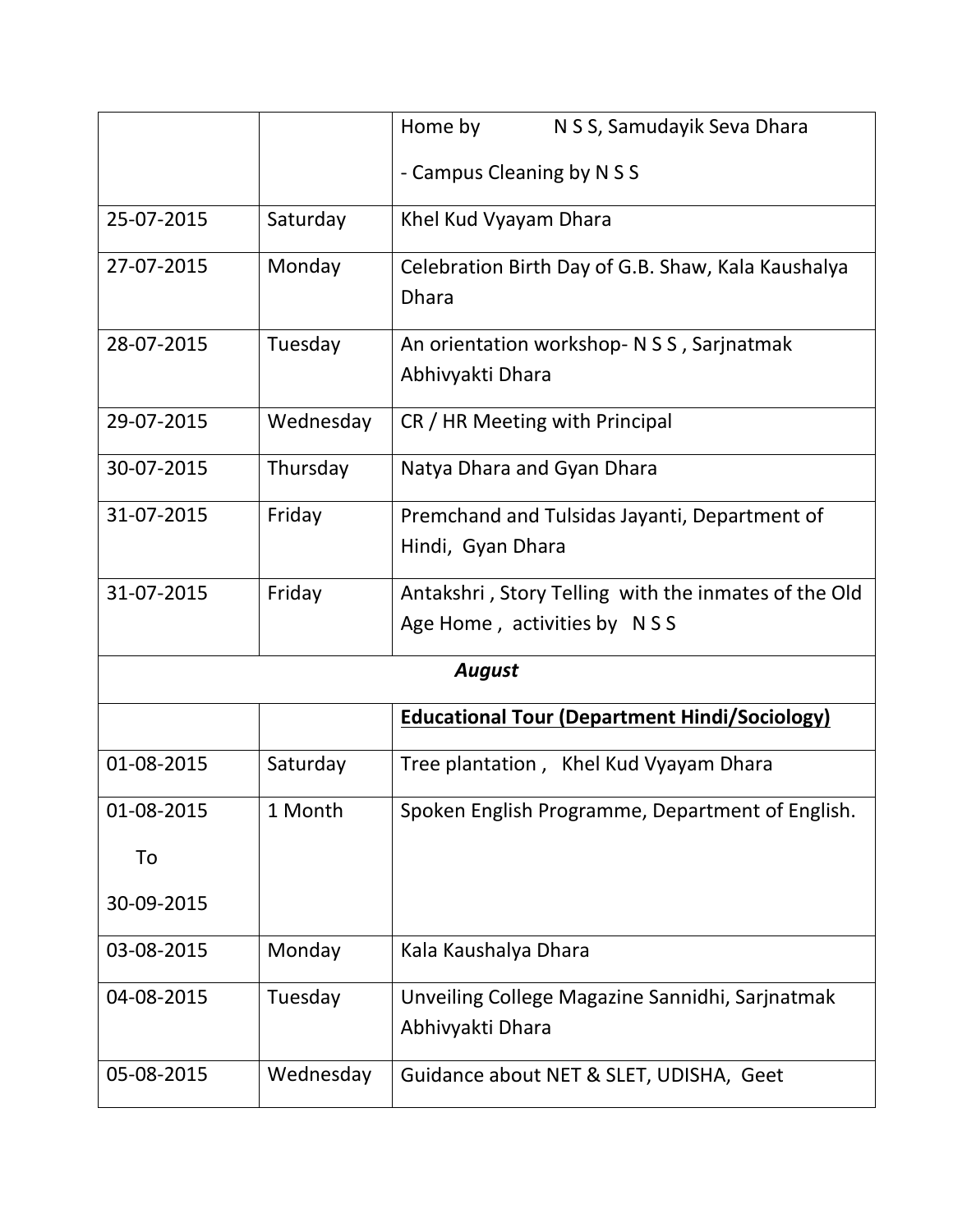|            |           | Sangeet Nritya Dhara, CR HR Meeting with         |
|------------|-----------|--------------------------------------------------|
|            |           | Principal                                        |
| 06-08-2015 | Thursday  | Thalassaemia Test Sem 1 BA BCom Students, Natya  |
|            |           | Dhara and Gyan Dhara,                            |
|            |           |                                                  |
| 07-08-2015 | Friday    | Samudayik Seva Dhara, Guest Lecture Dept. Of     |
|            |           | Commerce                                         |
| 08-08-2015 | Saturday  | Khel Kud Vyayam Dhara                            |
|            |           |                                                  |
| 10-08-2015 | Monday    | <b>Guest Lecture Department of English, Kala</b> |
|            |           | Kaushalya Dhara                                  |
| 11-08-2015 | Tuesday   | Sarjnatmak Abhivyakti Dhara                      |
|            |           |                                                  |
| 12-08-2015 | Wednesday | Skill Development & Employment                   |
|            |           | <b>Guest Lecture , UDISHA</b>                    |
|            |           | Geet Sangeet Nritya Dhara                        |
| 13-08-2015 | Thursday  | Natya Dhara and Gyan Dhara                       |
| 14-08-2015 | Friday    | Samudayik Seva Dhara                             |
| 15-08-2015 | Saturday  | Flag Hoisting Independence Day Celebration, Khel |
|            |           | Kud Vyayam Dhara                                 |
| 19-08-2015 | 3 Months  | Commencement of Spoken English DELL              |
|            |           |                                                  |
| To         |           |                                                  |
| 16-10-2015 |           |                                                  |
| 19-08-2015 | Wednesday | Leadership Skills-UDISHA                         |
|            |           | Geet Sangeet Nritya Dhara                        |
| 20-08-2015 | Thursday  | Natya Dhara and Gyan Dhara                       |
| 21-08-2015 | Friday    | Show Movie: Malgudi Days                         |
|            |           | A visit to the village, Samudayik Seva Dhara     |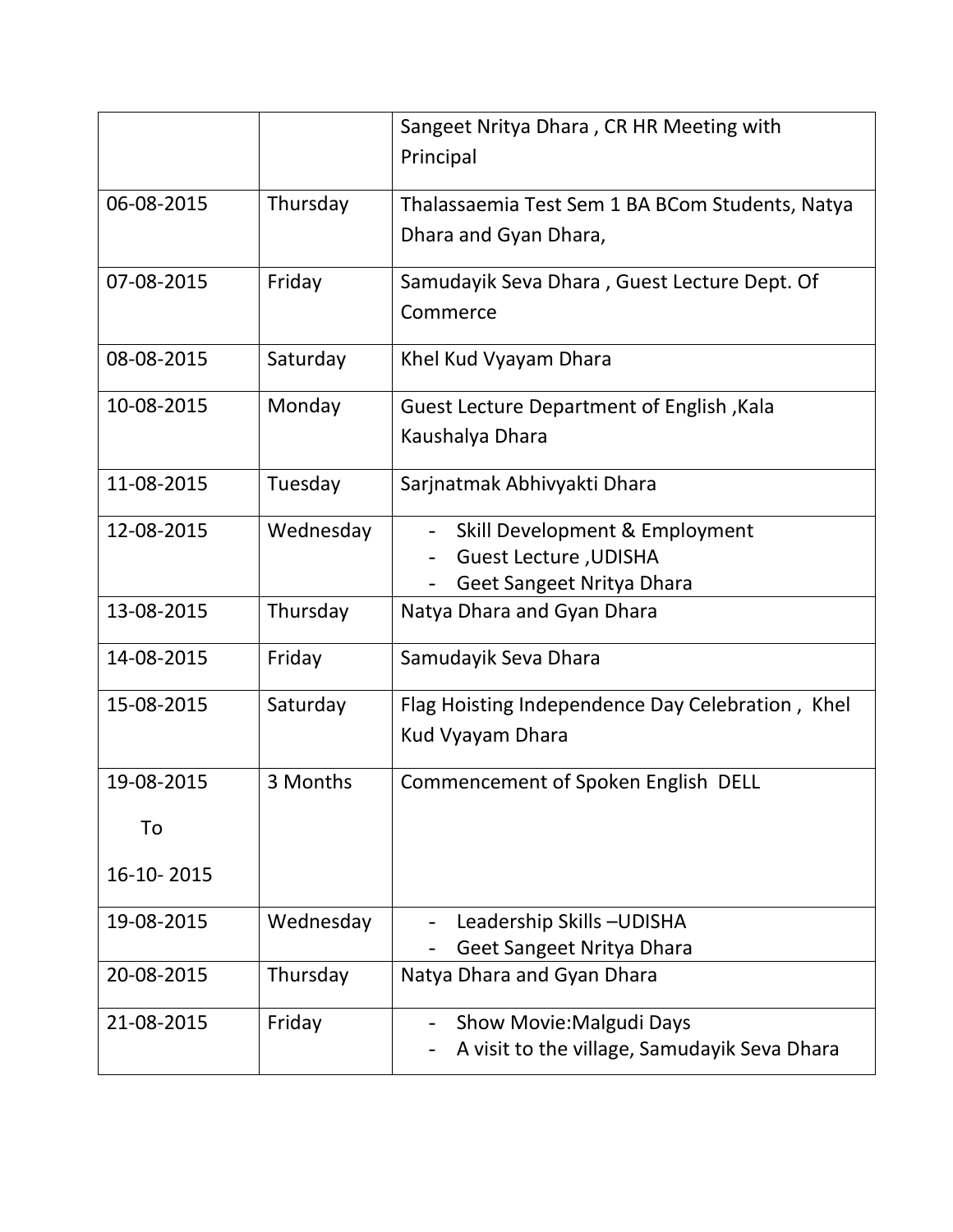| 22-08-2015       | Saturday  | Inter-College Poetry Recitation, Khel Kud Vyayam<br><b>Dhara</b>                                             |  |
|------------------|-----------|--------------------------------------------------------------------------------------------------------------|--|
| 24-08-2015       | Monday    | Kala Kaushalya Dhara                                                                                         |  |
| 25-08-2015       | Tuesday   | <b>Bhavik consultancy- Campus Interview</b><br>Preparation of Banking Exam, UDISHA, Khel<br>Kud Vyayam Dhara |  |
| 26-08-2015       | Wednesday | Geet Sangeet Nritya Dhara                                                                                    |  |
| 27-08-2015       | Thursday  | <b>Educational visit to Adani Mundra Port</b>                                                                |  |
| To               | To        | 1) Adani Mundra Port                                                                                         |  |
| 28-08-2015       | Friday    | 2) Adani Power Plant                                                                                         |  |
|                  |           | 3) Adani Refinery, Department of Sociology                                                                   |  |
| 29-08-2015       | Saturday  | Celebration of Rakshabandhan Festival at Old Age                                                             |  |
|                  |           | Home by N S S                                                                                                |  |
| <b>September</b> |           |                                                                                                              |  |
| 01-09-2015       | Tuesday   | Lecture on Nutrition & Nutrition Week, Celebration -<br><b>CWDC</b>                                          |  |
| 02-09-2015       | Wednesday | Guest Lecture, Dept. of Commerce                                                                             |  |
| 03-09-2015       | Thursday  | Natya Dhara and Gyan Dhara                                                                                   |  |
| 04-09-2015       | Friday    | Celebration of Janmashtami Festival, Old Age Home<br>N S S,                                                  |  |
| 07-09-2015       | Monday    | Movie: David Copperfield BA Sem - 5, Kala Kaushalya<br><b>Dhara</b>                                          |  |
| 08-09-2015       | Tuesday   | Sarjnatmak Abhivyakti Dhara                                                                                  |  |
| 09-09-2015       | Wednesday | An Essay Competition on "Women in Present India",<br><b>CWDC Street Play by Sauhard, Geet Sangeet Nritya</b> |  |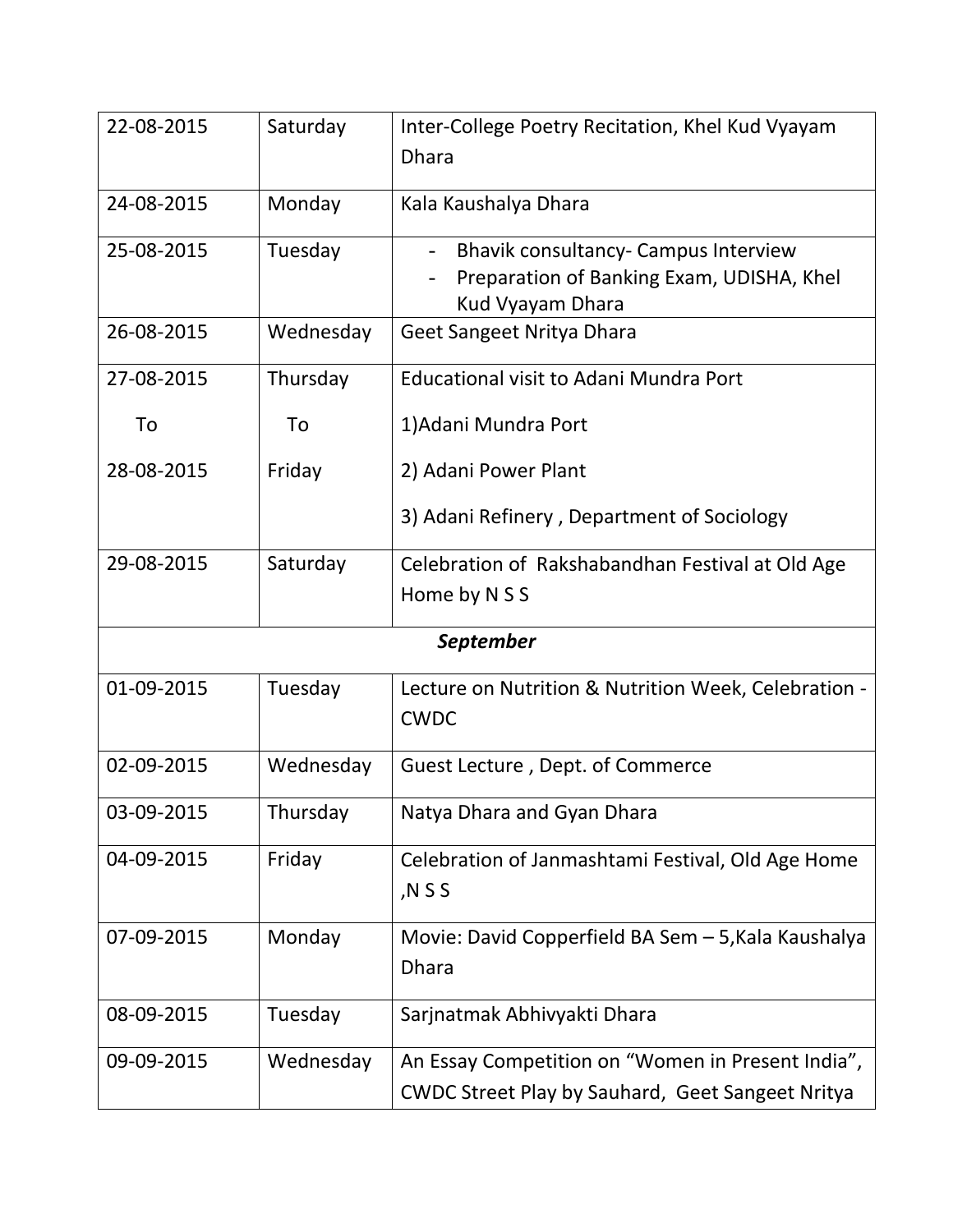|            |           | <b>Dhara</b>                                                                                                                  |
|------------|-----------|-------------------------------------------------------------------------------------------------------------------------------|
| 10-09-2015 | Thursday  | Natya Dhara and Gyan Dhara                                                                                                    |
| 11-09-2015 | Friday    | Tree Plantation at Old Age Home, Samudayik Seva<br><b>Dhara</b>                                                               |
| 12-09-2015 | Saturday  | Research Methods in Commerce by Dr. Hemal<br>Pandya, Khel Kud Vyayam Dhara                                                    |
| 14-09-2015 | Week      | <b>Hindi Week Celebration</b>                                                                                                 |
| To         |           |                                                                                                                               |
| 19-09-2015 |           |                                                                                                                               |
| 14-09-2015 | Monday    | Hindi Day Rally at Rashtrabhasha College, Kala<br>Kaushalya Dhara                                                             |
| 15-09-2015 | Tuesday   | Sarjnatmak Abhivyakti Dhara, Study Tour, Dept. of<br>English                                                                  |
| 16-09-2015 | Wednesday | <b>Quiz Entrance Round</b><br>Ozone Day Celebration, Geet Sangeet Nritya<br><b>Dhara</b>                                      |
| 18-09-2015 | Friday    | Cleaning the premises as well as their dwelling units<br>Old Age Home, N S S, Samudayik Seva Dhara                            |
| 19-09-2015 | Saturday  | Quiz G K, Khel Kud Vyayam Dhara                                                                                               |
| 21-09-2015 | Monday    | Show Movie: 'A Passage to India', Student Support<br>Programme 21 <sup>st</sup> to 7 <sup>th</sup> Nov., Kala Kaushalya Dhara |
| 22-09-2015 | Tuesday   | Guest Lecture, Department of Hindi, Sarjnatmak<br>Abhivyakti Dhara                                                            |
| 23-09-2015 | Wednesday | - N.S.S. Day celebration, Geet Sangeet Nritya Dhara                                                                           |
| 24-09-2015 | Thursday  | Show Movie: Bishop's Candlesticks, Gyan Dhara                                                                                 |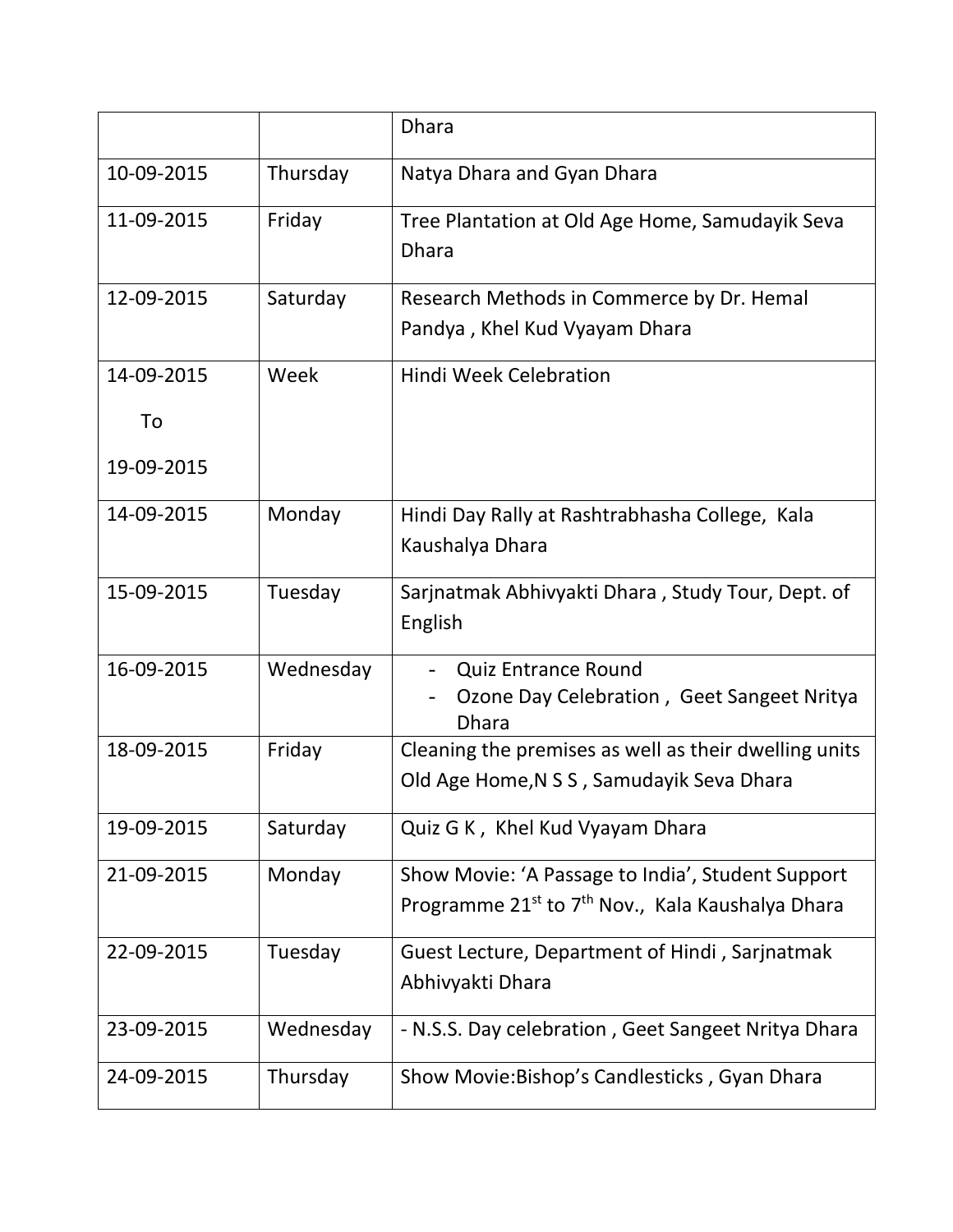| 26-09-2015 | Friday    | Samudayik Seva Dhara                                                                       |
|------------|-----------|--------------------------------------------------------------------------------------------|
| 28-09-2015 | Monday    | Kala Kaushalya Dhara                                                                       |
| 29-09-2015 | Tuesday   | Sarjnatmak Abhivyakti Dhara                                                                |
| 30-09-2015 | Wednesday | Geet Sangeet Nritya Dhara                                                                  |
|            |           | <b>October</b>                                                                             |
|            |           | <b>Revision + Sem End Exam</b>                                                             |
|            |           | <b>Campus Interview by Placement Cell - UDISHA</b>                                         |
| 01-10-2015 | Thursday  | Lecture on Safety and security of Women -<br><b>CWDC</b>                                   |
|            |           | <b>Career in Law UDISHA</b>                                                                |
| 02-10-2015 | Friday    | Celebration of Gandhi Jayanti                                                              |
| 03-10-2015 | Saturday  | Cleaning of temple premises Khoraj<br><b>Revision of Syllabus</b><br>Khel Kud Vyayam Dhara |
| 05-10-2015 | Monday    | Kala Kaushalya Dhara                                                                       |
| 06-10-2015 | Tuesday   | Sarjnatmak Abhivyakti Dhara                                                                |
| 07-10-2015 | Wednesday | Geet Sangeet Nritya Dhara                                                                  |
| 08-10-2015 | Thursday  | Internal Sem Exam, Natya Dhara and Gyan Dhara                                              |
| 09-10-2015 | Friday    | Celebration of Navratri Festival, Samudayik Seva<br><b>Dhara</b>                           |
| 10-10-2015 | Saturday  | Khel Kud Vyayam Dhara                                                                      |
| 12-10-2015 | Monday    | Kala Kaushalya Dhara                                                                       |
| 13-10-2015 | Tuesday   | Sarjnatmak Abhivyakti Dhara                                                                |
| 14-10-2015 | Wednesday | Geet Sangeet Nritya Dhara                                                                  |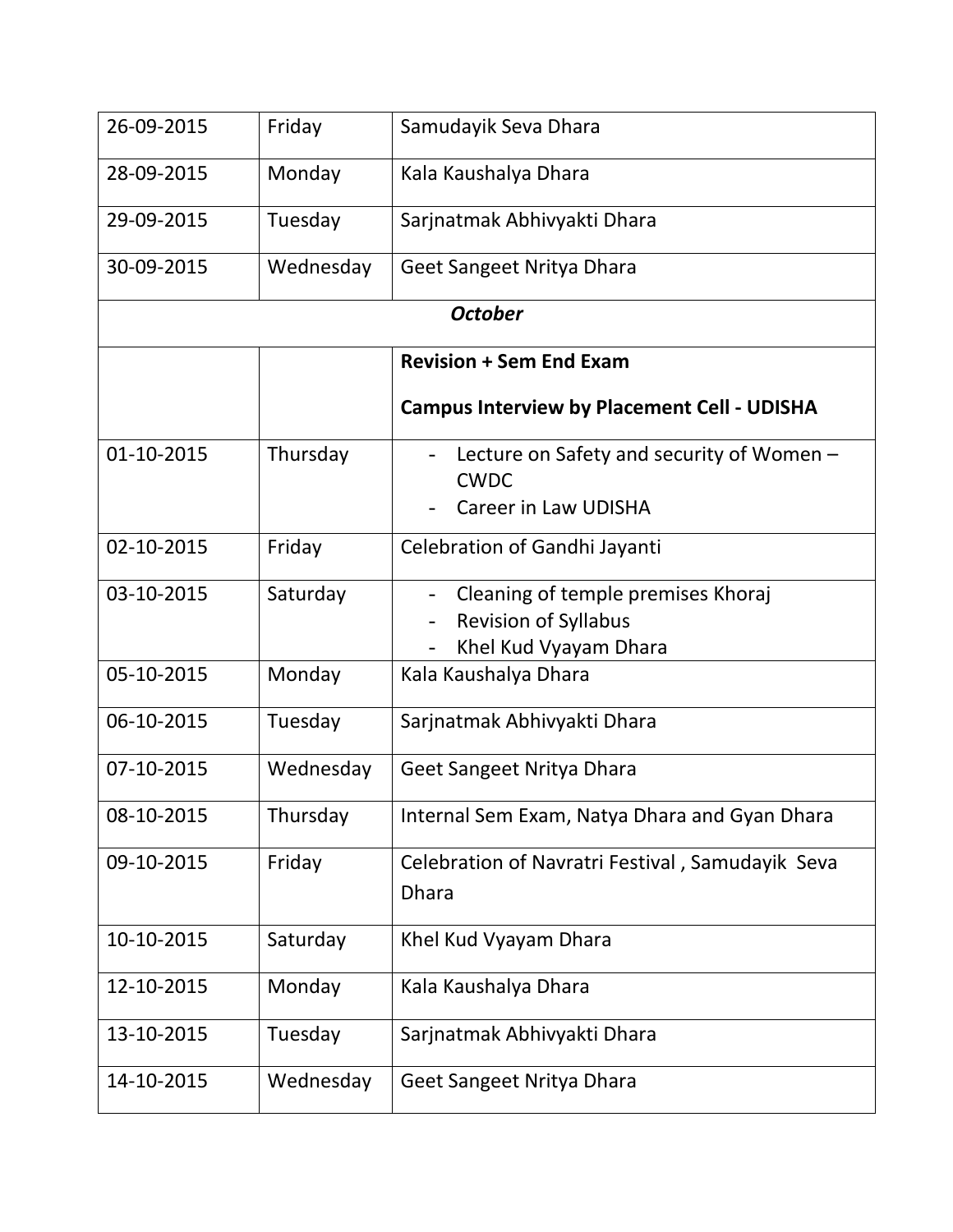| 15-10-2015 | Thursday  | Natya Dhara and Gyan Dhara                                              |
|------------|-----------|-------------------------------------------------------------------------|
| 16-10-2015 | Friday    | Playing games with the inmates of Old Age Home,<br>Samudayik Seva Dhara |
|            |           |                                                                         |
| 17-10-2015 | Saturday  | Cleaning of the village Khoraj, Khel Kud Vyayam<br><b>Dhara</b>         |
| 19-10-2015 | Monday    | Kala Kaushalya Dhara                                                    |
| 20-10-2015 | Tuesday   | Sarjnatmak Abhivyakti Dhara                                             |
| 26-10-2015 | Monday    | Kala Kaushalya Dhara                                                    |
| 27-10-2015 | Tuesday   | Sarjnatmak Abhivyakti Dhara                                             |
| 28-10-2015 | Wednesday | Geet Sangeet Nritya Dhara                                               |
| 29-10-2015 | Thursday  | Natya Dhara and Gyan Dhara                                              |
| 30-10-2015 | Friday    | Samudayik Seva Dhara                                                    |

## *November*

| 02-11-2015 | Monday    | Kala Kaushalya Dhara                                                                 |
|------------|-----------|--------------------------------------------------------------------------------------|
| 03-11-2015 | Tuesday   | Sarjnatmak Abhivyakti Dhara                                                          |
| 04-11-2015 | Wednesday | Geet Sangeet Nritya Dhara                                                            |
| 05-11-2015 | Thursday  | Use of ICT in Teaching, Faculty Development<br>Programme, Natya Dhara and Gyan Dhara |
| 06-11-2015 | Friday    | Samudayik Seva Dhara                                                                 |
|            |           | Diwali Vacation<br>Semester End                                                      |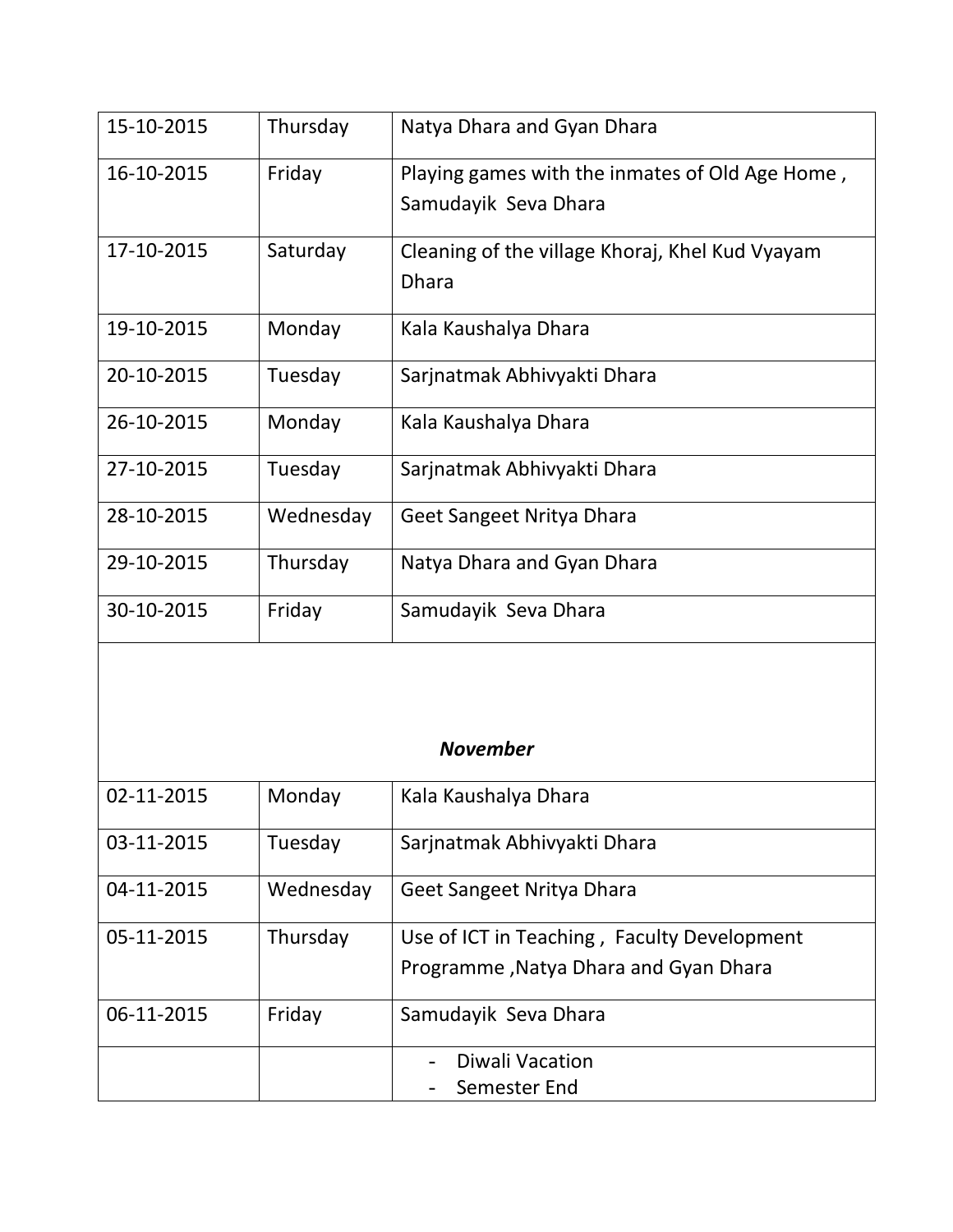| 07-11-2015 | Saturday  | Staff Meeting, Khel Kud Vyayam Dhara                       |
|------------|-----------|------------------------------------------------------------|
| 30-11-2015 | Monday    | New Academic Term, Staff Meeting, University<br>Exams.     |
|            |           | <b>December</b>                                            |
| 01-12-2015 | Tuesday   | World AIDS Day, Sarjnatmak Abhivyakti Dhara                |
| 02-12-2015 | Wednesday | Geet Sangeet Nritya Dhara                                  |
| 03-12-2015 | Thursday  | Natya Dhara and Gyan Dhara                                 |
| 04-12-2015 | Friday    | BA and Bcom Sem - 6 Classes Begin, Samudayik<br>Seva Dhara |
| 05-12-2015 | Saturday  | Khel Kud Vyayam Dhara                                      |
| 07-12-2015 | Monday    | Training on the use of N-List, Kala Kaushalya Dhara        |
| 08-12-2015 | Tuesday   | Sarjnatmak Abhivyakti Dhara                                |
| 09-12-2015 | Wednesday | Geet Sangeet Nritya Dhara                                  |
| 10-12-2015 | Thursday  | Natya Dhara and Gyan Dhara                                 |
| 11-12-2015 | Friday    | Samudayik Seva Dhara                                       |
| 12-12-2015 | Saturday  | <b>Career in Law UDISHA</b><br>Khel Kud Vyayam Dhara       |
| 14-12-2015 | Monday    | Kala Kaushalya Dhara                                       |
| 15-12-2015 | Tuesday   | Sarjnatmak Abhivyakti Dhara                                |
| 16-12-2016 | Wednesday | Geet Sangeet Nritya Dhara                                  |
| 17-12-2016 | Thursday  | BA and Bcom Sem - 4 Classes Begin, Natya Dhara             |
| 18-12-2015 | Friday    | Samudayik Seva Dhara                                       |
| 19-12-2015 | Saturday  | Khel Kud Vyayam Dhara                                      |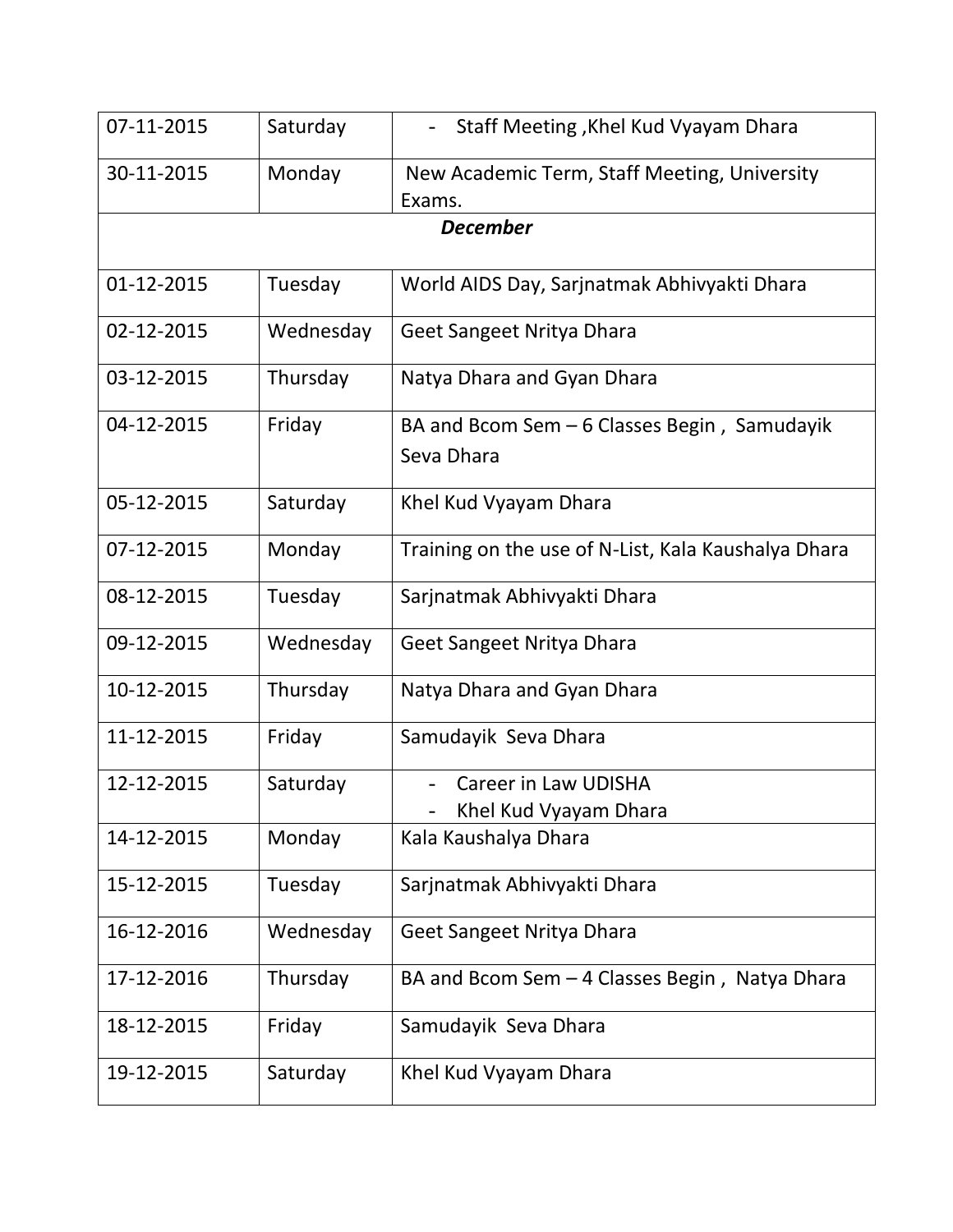| 21-12-2015 | Monday    | Kala Kaushalya Dhara                                                      |  |
|------------|-----------|---------------------------------------------------------------------------|--|
| 22-12-2015 | Tuesday   | Sarjnatmak Abhivyakti Dhara                                               |  |
| 23-12-2015 | Wednesday | Geet Sangeet Nritya Dhara                                                 |  |
| 26-12-2015 | Saturday  | Khel Kud Vyayam Dhara                                                     |  |
| 28-12-2015 | Monday    | BA and Bcom Sem $-$ 2 Classes Begin, Kala Kaushalya<br><b>Dhara</b>       |  |
| 29-12-2015 | Tuesday   | Sarjnatmak Abhivyakti Dhara                                               |  |
| 30-12-2015 | Wednesday | Geet Sangeet Nritya Dhara                                                 |  |
| 31-12-2015 | Thursday  | Natya Dhara and Gyan Dhara                                                |  |
| January    |           |                                                                           |  |
| 01-01-2016 | Friday    | Celebration of New Year at Old Age Home by N S S,                         |  |
|            |           | Samudayik Seva Dhara                                                      |  |
| 02-01-2016 | Saturday  | Khel Kud Vyayam Dhara                                                     |  |
| 04-01-2016 | Monday    | Kala Kaushalya Dhara                                                      |  |
| 05-01-2016 | Tuesday   | Sarjnatmak Abhivyakti Dhara                                               |  |
| 06-01-2016 | Wednesday | Geet Sangeet Nritya Dhara                                                 |  |
| 07-01-2016 | Thursday  | Natya Dhara and Gyan Dhara                                                |  |
| 08-01-2016 | Friday    | Samudayik Seva Dhara<br>Banking Exam Preparation Training, UDISHA         |  |
| 09-01-2016 | Saturday  | Khel Kud Vyayam Dhara                                                     |  |
| 11-01-2016 | Monday    | Guest Lecture, Department of Commerce,<br>English<br>Kala Kaushalya Dhara |  |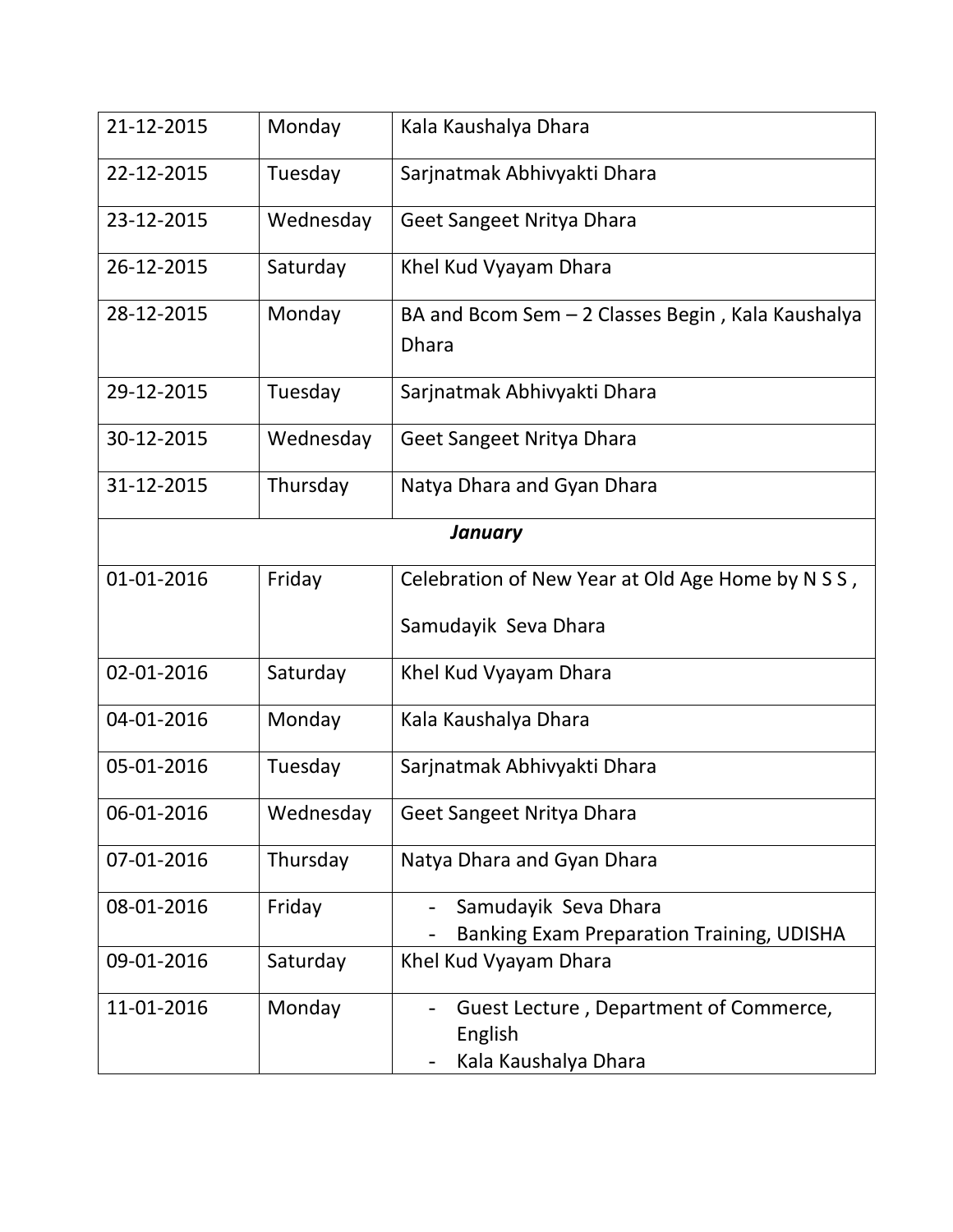| 12-01-2016 | Tuesday   | Youth Empowerment Day, Sarjnatmak<br>Abhivyakti Dhara<br>Celebration of Markarsankranti/Uttarayan<br>Festival         |
|------------|-----------|-----------------------------------------------------------------------------------------------------------------------|
| 13-01-2016 | Wednesday | Geet Sangeet Nritya Dhara                                                                                             |
| 18-01-2016 | Monday    | Ramdada Memorial Lecture, Kala Kaushalya Dhara                                                                        |
| 19-01-2016 | Tuesday   | Gujarat Sahitya Parishad, a workshop on '                                                                             |
| To         | To        | Proficiency in Languages'(MoU), Sarjnatmak<br>Abhivyakti Dhara                                                        |
| 30-01-2016 | Saturday  |                                                                                                                       |
| 20-01-2016 | Wednesday | Guest Lecture- Dept. of Gujarati, Geet Sangeet<br>Nritya Dhara                                                        |
| 21-01-2016 | Thursday  | <b>Rural Development &amp; Management</b>                                                                             |
| To         | To        | Institute[RUDMI] organized a workshop on<br>'Social Reformers of 20 Century' (MoU),                                   |
| 12-02-2016 | Friday    | Natya Dhara and Gyan Dhara<br>Social Changes & Religion                                                               |
| 22-01-2016 | Friday    | Samudayik Seva Dhara<br>$\overline{\phantom{a}}$<br>Celebration of Christmas by students.<br>$\overline{\phantom{a}}$ |
| 23-01-2016 | Saturday  | Awareness for cleanliness, Annual Camp /<br>$\overline{\phantom{a}}$<br><b>NSS</b><br>Shibhir                         |
| To         | To        | Guest Lecture, Dept. of Gujarati                                                                                      |
| 29-01-2016 | Friday    | Samudayik Seva Dhara                                                                                                  |
| 25-01-2016 | Monday    | Kala Kaushalya Dhara                                                                                                  |
| 26-01-2016 | Tuesday   | Republic Day Celebration, Sarjnatmak<br>Abhivyakti Dhara                                                              |
| 27-01-2016 | Wednesday | Geet Sangeet Nritya Dhara                                                                                             |
| 28-01-2016 | Thursday  | Natya Dhara and Gyan Dhara                                                                                            |
| 29-01-2016 | Friday    | Samudayik Seva Dhara                                                                                                  |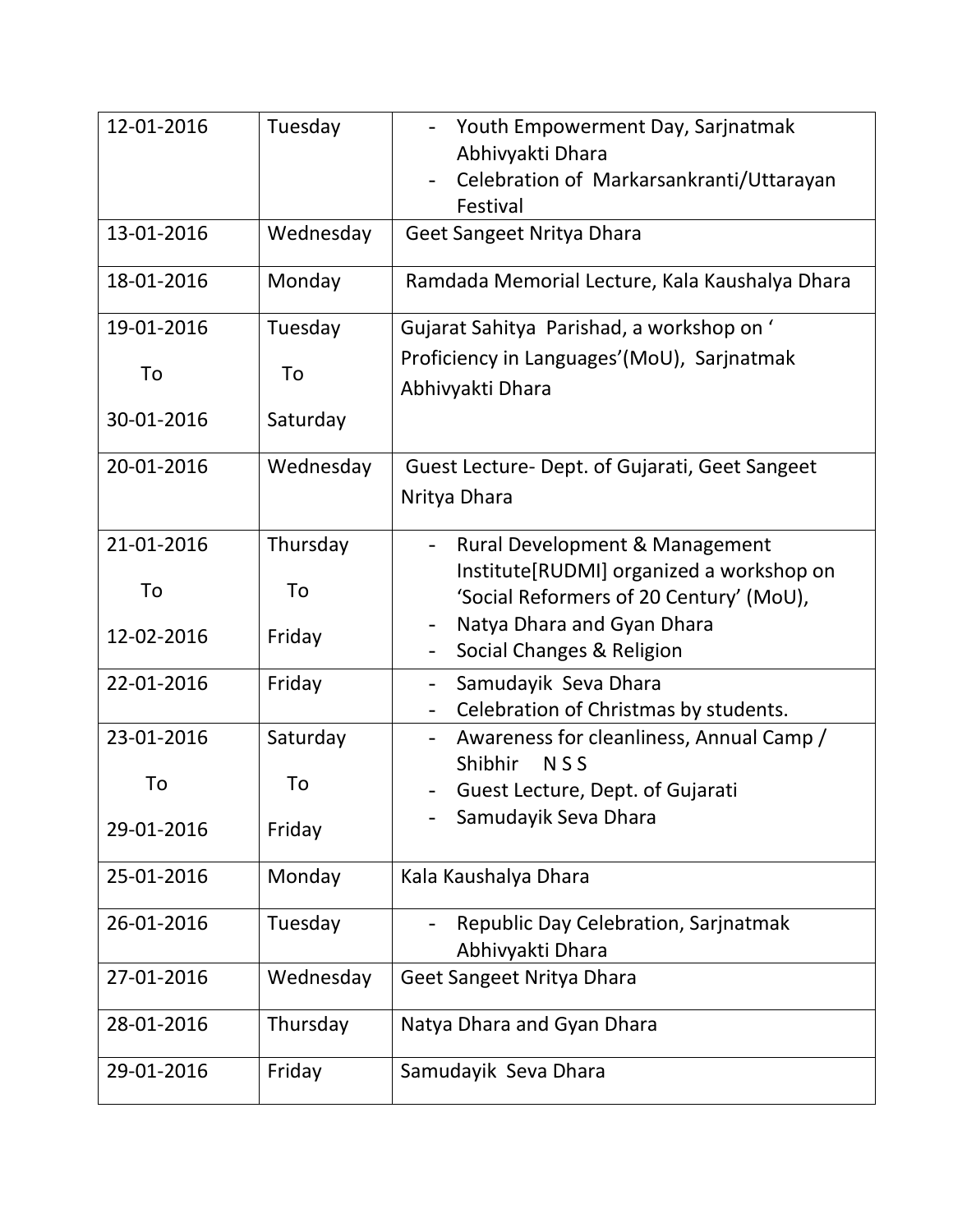| 30-01-2016      | Saturday  | Khel Kud Vyayam Dhara                                                                                                                                             |  |  |
|-----------------|-----------|-------------------------------------------------------------------------------------------------------------------------------------------------------------------|--|--|
| <b>February</b> |           |                                                                                                                                                                   |  |  |
| 01-02-2016      | Monday    | G-VAT Classes, Meet The Author Programme, Kala<br>Kaushalya Dhara                                                                                                 |  |  |
| 02-02-2016      | Tuesday   | Ravindranath Tagore, Sarjnatmak Abhivyakti Dhara                                                                                                                  |  |  |
| 03-02-2016      | Wednesday | Khel – Mahakumbh, Geet Sangeet Nritya Dhara                                                                                                                       |  |  |
| 04-02-2016      | Thursday  | Inter – University Soft Ball Competition at Lovely<br>University, Natya Dhara and Gyan Dhara                                                                      |  |  |
| 05-02-2016      | Friday    | Antakshri at Old Age Home by N S S, Samudayik<br>Seva Dhara                                                                                                       |  |  |
| 06-02-2016      | Saturday  | Khel Kud Vyayam Dhara, Movie: Romeo & Juliet                                                                                                                      |  |  |
| 08-02-2016      | Monday    | Campus Interview - UDISHA, Kala Kaushalya Dhara                                                                                                                   |  |  |
| 09-02-2016      | Tuesday   | Sarjnatmak Abhivyakti Dhara                                                                                                                                       |  |  |
| 10-02-2016      | Wednesday | Geet Sangeet Nritya Dhara                                                                                                                                         |  |  |
| 11-02-2016      | Thursday  | Natya Dhara and Gyan Dhara                                                                                                                                        |  |  |
| 12-02-2016      | Friday    | Cleanliness Drive, Old Age Home, Adopted<br>Village, Khoraj<br>Naari Shikshan Avashyak Shikshan (2 books<br>given as gift from CWDC) Exam<br>Samudayik Seva Dhara |  |  |
| 13-02-2016      | Saturday  | Video presentation<br>The Black Cat<br>Virginia Woolf<br>W.B. Yeats by B A Sem 6 Students Dept. of<br>English<br>Khel Kud Vyayam Dhara                            |  |  |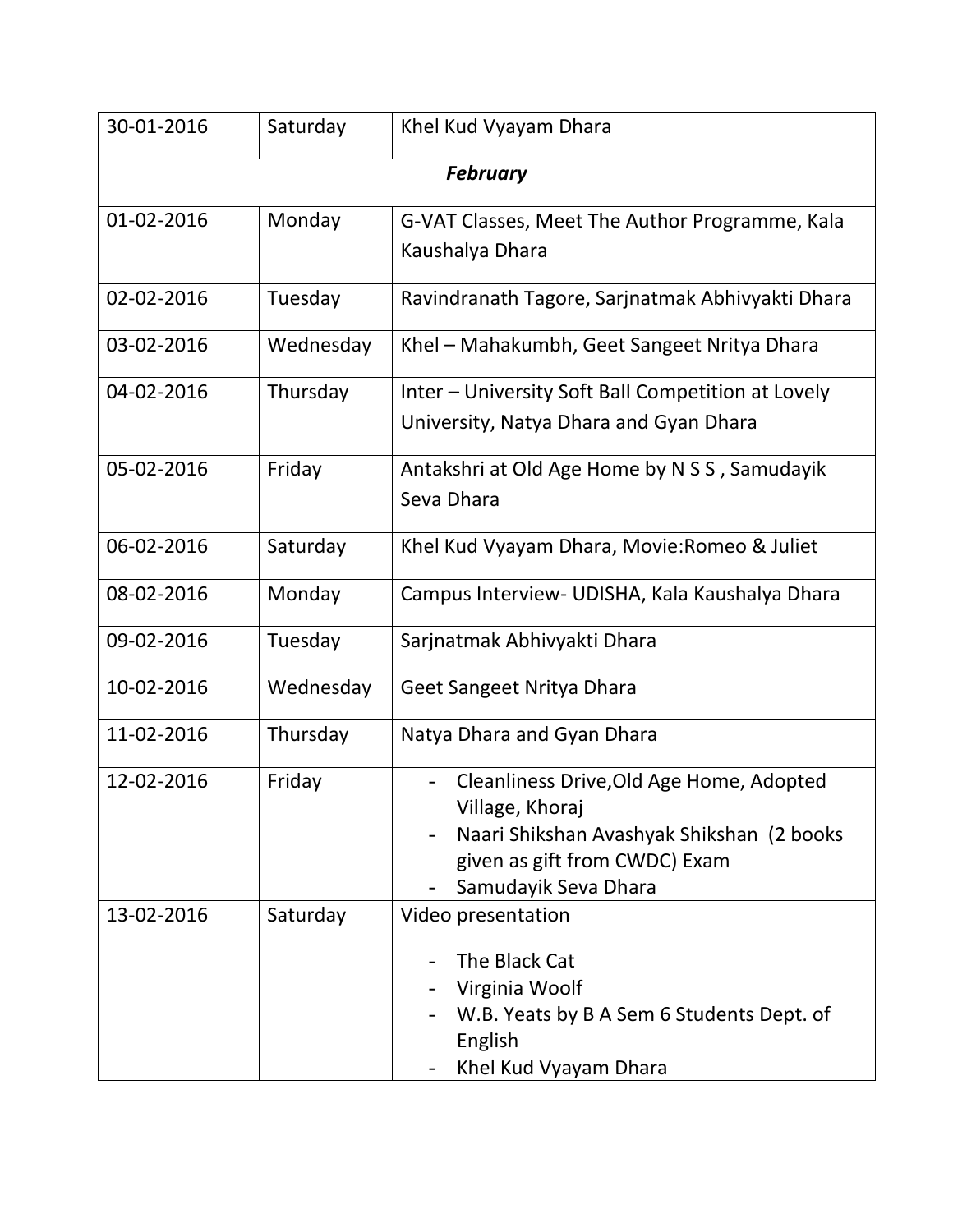| 15-02-2016   | Monday    | Campus Bird Counting, Kala Kaushalya Dhara            |  |  |
|--------------|-----------|-------------------------------------------------------|--|--|
| 16-02-2016   | Tuesday   | Parent's Meeting, Sarjnatmak Abhivyakti Dhara         |  |  |
| 17-02-2016   | Wednesday | Geet Sangeet Nritya Dhara                             |  |  |
| 18-02-2016   | Thursday  | Natya Dhara and Gyan Dhara                            |  |  |
| 19-02-2016   | Friday    | Tree plantation, Old Age Home<br>Samudayik Seva Dhara |  |  |
| 20-02-2016   | Saturday  | Alumni Meeting, Khel Kud Vyayam Dhara                 |  |  |
| 22-02-2016   | Monday    | Kala Kaushalya Dhara                                  |  |  |
| 23-02-2016   | Tuesday   | Visit to NGO Brahma Samaj, Dept. of Sociology,        |  |  |
|              |           | Sarjnatmak Abhivyakti Dhara                           |  |  |
| 24-02-2016   | Wednesday | Geet Sangeet Nritya Dhara                             |  |  |
| 25-02-2016   | Thursday  | Natya Dhara and Gyan Dhara                            |  |  |
|              |           | Industrial Visit Meghmani Finechem, Dahej.            |  |  |
| 26-02-2016   | Friday    | Samudayik Seva Dhara                                  |  |  |
| 27-02-2016   | Saturday  | Movie 'Julius Caesar', Khel Kud Vyayam Dhara          |  |  |
| 29-02-2016   | Monday    | Kala Kaushalya Dhara                                  |  |  |
| <b>March</b> |           |                                                       |  |  |
| 01-03-2016   | Tuesday   | Farewell of students VI Dept. of                      |  |  |
|              |           | English, Sarjnatamak Abhivyakti Dhara                 |  |  |
| 02-03-2016   | Wednesday | Celebrations of Women's Week, Alumni Meeting,         |  |  |
|              |           | Geet Sangeet Nritya Dhara                             |  |  |
| 03-03-2016   | Thursday  | Natya Dhara and Gyan Dhara                            |  |  |
| 04-03-2016   | Friday    | Samudayik Seva Dhara                                  |  |  |
| 05-03-2016   | Saturday  | Khel Kud Vyayam Dhara                                 |  |  |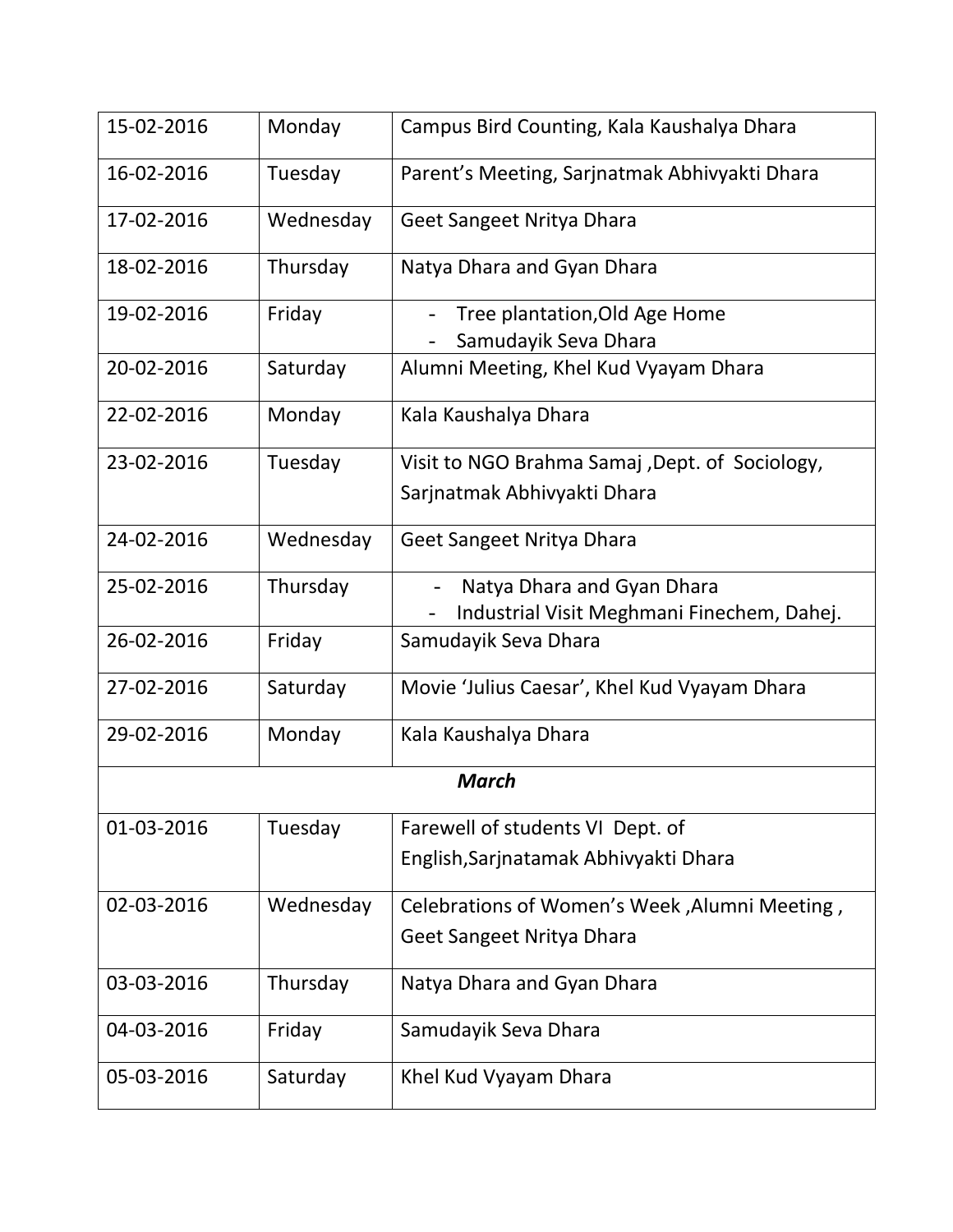| 08-03-2016 | Tuesday   | Celebration of International 'Women's Day'<br>Visit to Legislative Assembly , Sarjnatamak<br>Abhivyakti Dhara<br>Drawing Competition on 'Celebrating Women<br>hood'<br>Movie: Blue Umbrella |
|------------|-----------|---------------------------------------------------------------------------------------------------------------------------------------------------------------------------------------------|
| 09-03-2016 | Wednesday | Movie: Old Man and the Sea, Geet Sangeet<br>Nritya Dhara<br>Group discussion on story writing                                                                                               |
| 10-03-2016 | Thursday  | Movie: The Help based on Slavery, Gyan Dhara                                                                                                                                                |
| 11-03-2016 | Friday    | Samudayik Seva Dhara                                                                                                                                                                        |
| 12-03-2016 | Saturday  | Semester End exams / Re-test Khel Kud Vyayam<br><b>Dhara</b>                                                                                                                                |
| 14-03-2016 | Monday    | Kala Kaushalya Dhara                                                                                                                                                                        |
| 15-03-2016 | Tuesday   | Sarjnatmak Abhivyakti Dhara                                                                                                                                                                 |
| 16-03-2016 | Wednesday | Geet Sangeet Nritya Dhara                                                                                                                                                                   |
| 17-03-2016 | Thursday  | Natya Dhara and Gyan Dhara                                                                                                                                                                  |
| 18-03-2016 | Friday    | Samudayik Seva Dhara                                                                                                                                                                        |
| 19-03-2016 | Saturday  | Khel Kud Vyayam Dhara                                                                                                                                                                       |
| 21-03-2016 | Monday    | Kala Kaushalya Dhara                                                                                                                                                                        |
| 22-03-2016 | Tuesday   | Sarjnatmak Abhivyakti Dhara                                                                                                                                                                 |
| 23-03-2016 | Wednesday | Geet Sangeet Nritya Dhara                                                                                                                                                                   |
| 26-03-2016 | Saturday  | Khel Kud Vyayam Dhara                                                                                                                                                                       |
| 28-03-2016 | Monday    | Kala Kaushalya Dhara                                                                                                                                                                        |
| 29-03-2016 | Tuesday   | Purchase and collect gifts (lunch box) for the poor<br>and needy children, Sarjnatmak Abhivyakti Dhara                                                                                      |